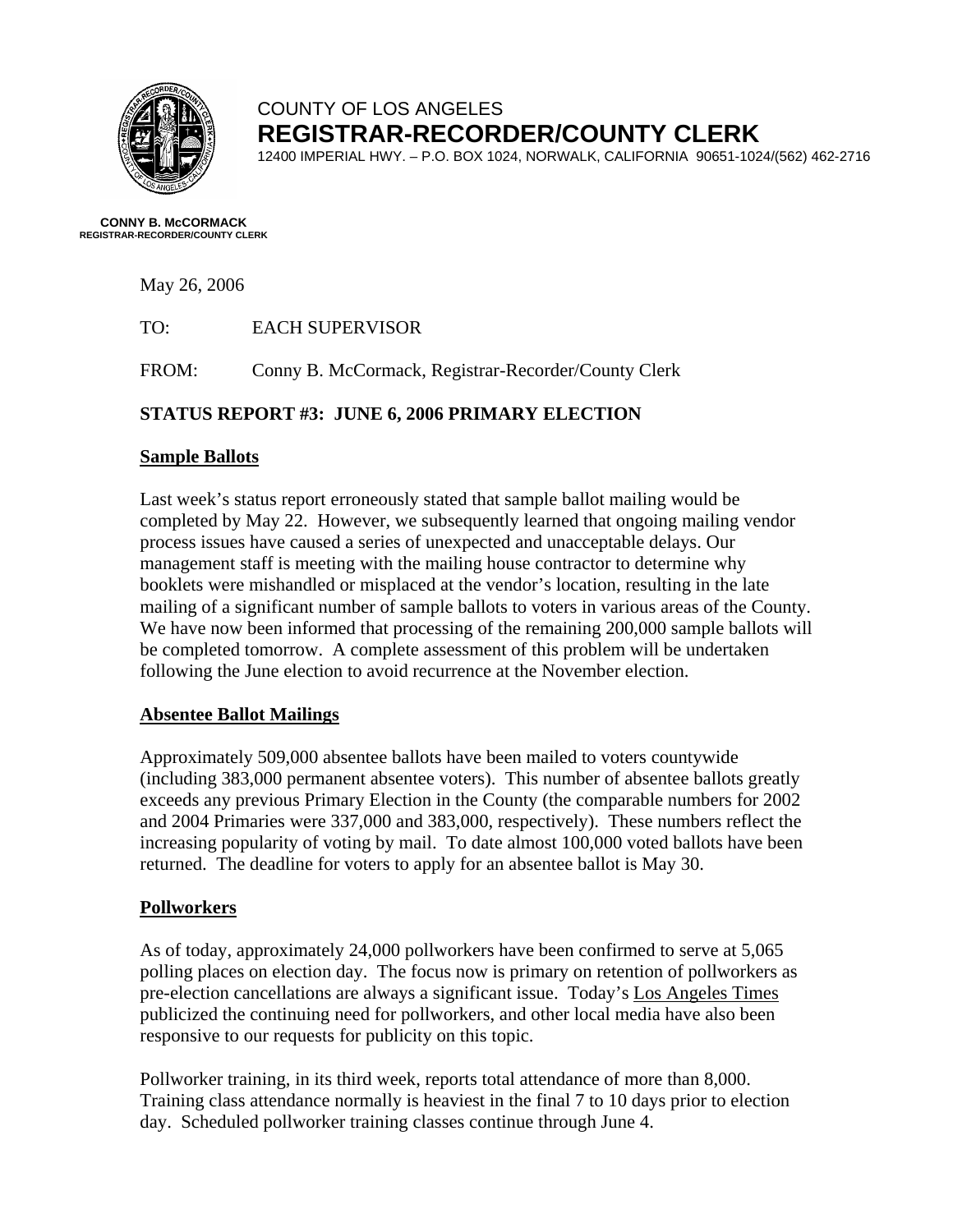# **Election Materials -- Service Center**

Service Center (warehouse) staff has completed preparations for this weekend's Inspector Supply Pick Up program. This program compensates the 5,065 precinct Inspectors for picking up their election day voting equipment and supplies on a pre-scheduled date (either Saturday or Sunday, May 27 & 28) at one of 63 designated locations throughout the County. Since the 2004 elections, Inspector Supply Pick Up has greatly reduced the need for complex and costly delivery logistics, and provides extra assurance in advance of election day that the assigned Inspectors are still preparing to serve voters on June 6.

### **Confusing Primary Election Format**

Attached is a colorful graphic with the goal of explaining California's "Modified Closed Primary" election format. Although this format is virtually incomprehensible to all voters (and many pollworkers despite thorough training), seeing it depicted visually is more understandable. The key is that all nonpartisan registered voters (about 17% of the County's voters) have the choice to "crossover" to vote in some political parties primaries but not in others. Alternately, voters registered with a political party are restricted to that party's primary. Your feedback on the attached graphic is welcome (and making/distributing copies to your offices and phone personnel is encouraged).

Please call me if you have questions regarding this report or any other election preparation activity.

**Attachments** 

c: CAO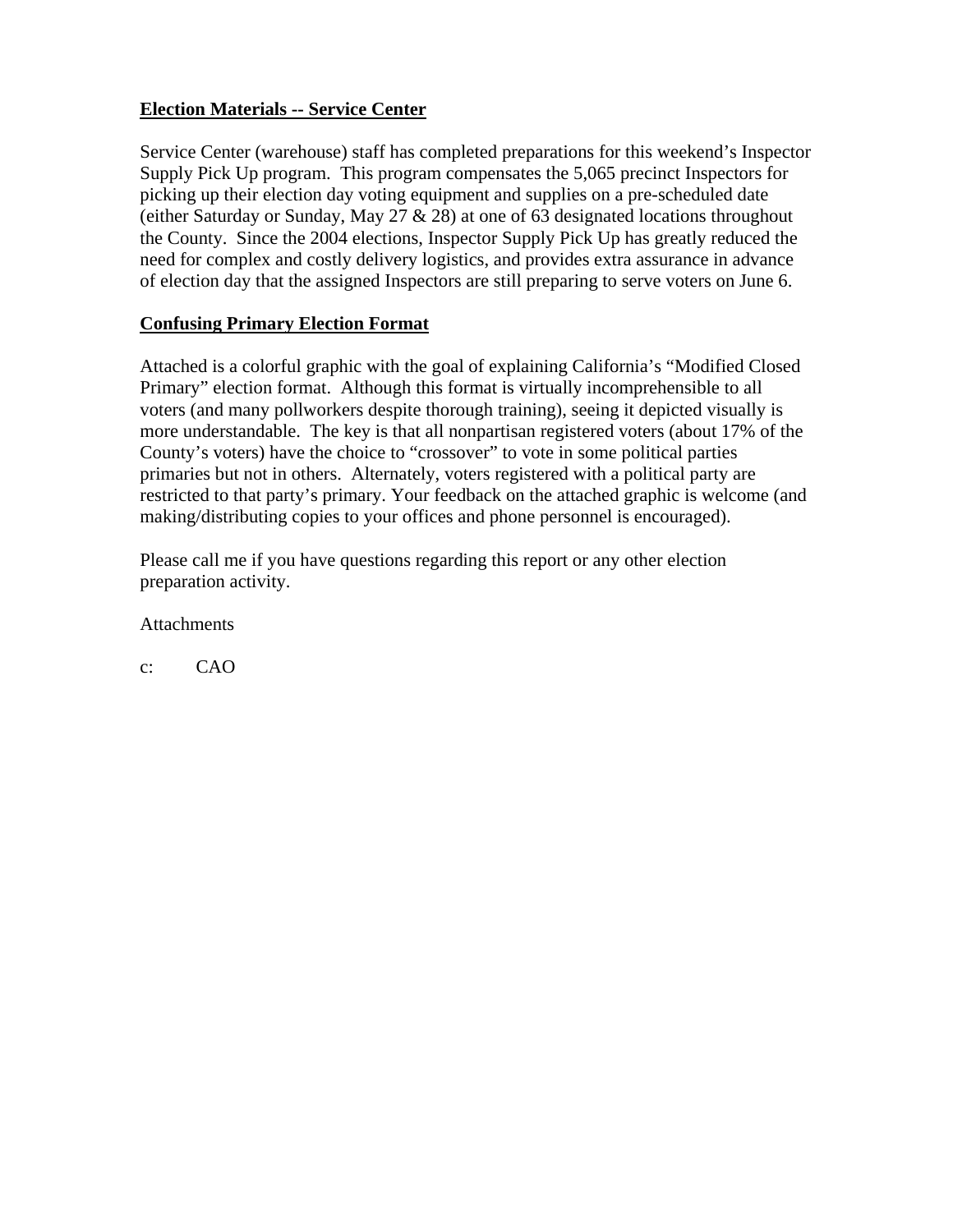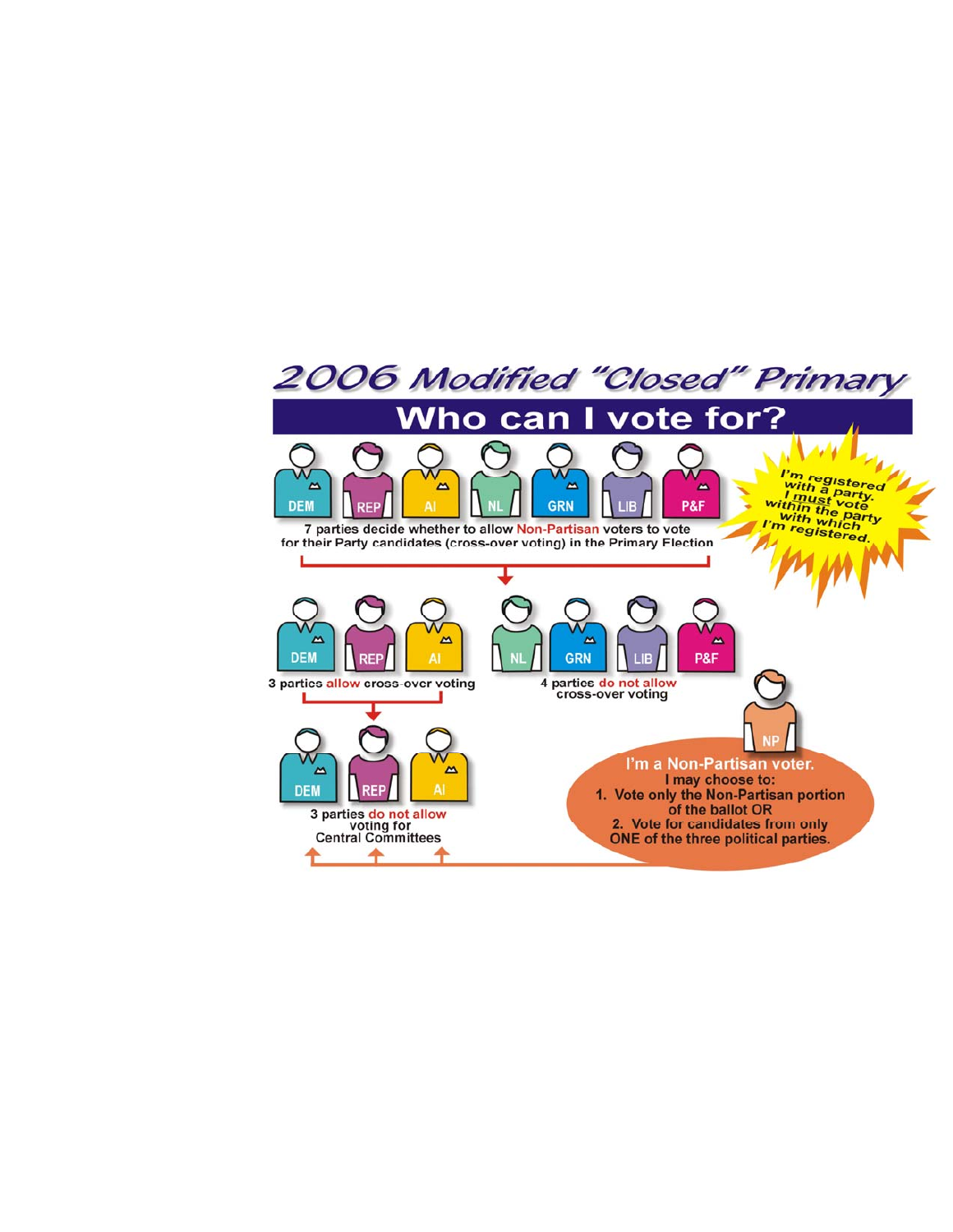#### **JUNE 6, 2006 PRIMARY ELECTION - STATUS OF EVENTS PERFORMED**

#### SCHEDULED ACTUAL EVENT COMPLETION COMPLETION

#### 2. Recruit and Appoint 06/05/06 Precinct Officers

This election will involve 5,065 precincts requiring the recruitment of approximately 25,000 pollworkers. Recruitment of precinct officers is proceeding.

3. Update Registration Records 05/22/06 5/22/06

The May 26, 2006 update of the registration records total 3,851,015 registered voters. This event is proceeding on schedule.

4. Testing of Election Night Data 06/05/06 Processing Hard/Ware and Programs

> Testing of election night tally programs is in process. This event is proceeding on schedule.

6. Mail Sample Ballots 05/30/06

The initial and supplemental sample ballot mailing to over 3.8 million registered voters began on April 27, 2006 and will continue through May 30, 2006. This event is proceeding on schedule.

7. Precinct Supplies and Vote Recorders 05/24/06 Assembled

> Vote Recorder Packaging began on May 15, 2006. Supply Box processing began on May 24, 2006 and will be completed on May 27, 2006.

8. Booth and Supplies Picked-Up 05/28/06 By Precinct Inspectors

Booths and supplies are scheduled for pick-up on May 27 – 28, 2006.